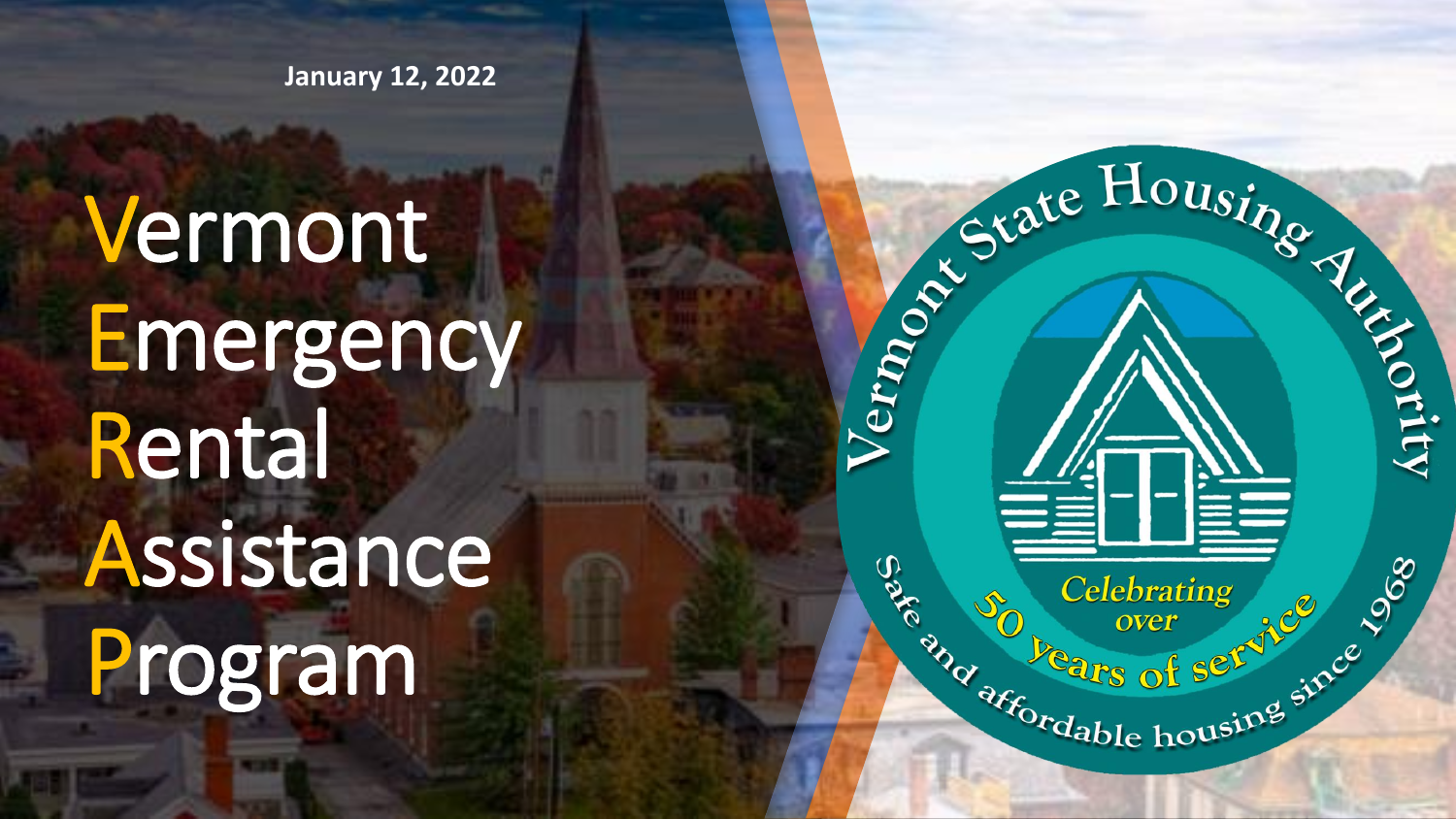## VERAP Historical Timeline

| Consolidated<br><b>Appropriations Act</b><br>signed<br>December 27, 2020    | VSHA interviews first of<br><b>10 ERA vendors</b><br><b>January 13, 2021</b> | <b>VSHA signs Contract</b><br>with ReFrame<br><b>Solutions</b><br>March 18, 2021 | \$110 million grant<br>agreement signed with<br><b>DHCD</b><br>March 18, 2021             |
|-----------------------------------------------------------------------------|------------------------------------------------------------------------------|----------------------------------------------------------------------------------|-------------------------------------------------------------------------------------------|
| <b>Started accepting</b><br>tenant applications<br>April 5, 2021 (waitlist) | Landlord portal<br>opened on<br>April 26, 2021                               | First benefits paid<br>May 6, 2021                                               | Program Improvement<br>Plan submitted to<br><b>Treasury Approved</b><br>December 16, 2021 |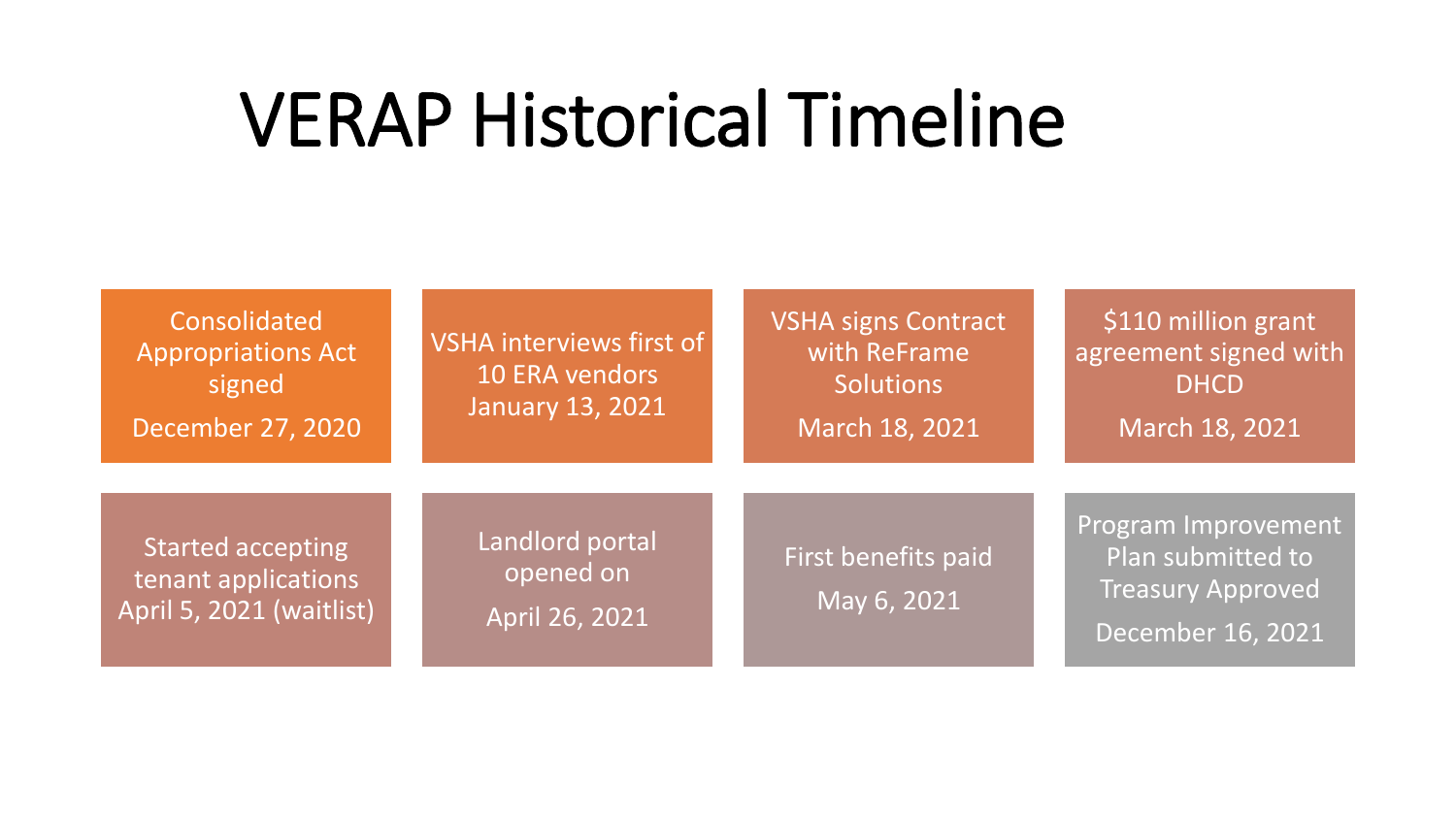### Program Improvements and Best **Practices**

### New Call Center/Application Processing Vendor

• Group O has assumed application processing formally conducted by BPO American

### Geographic Proxy

• Allows applicants to determine eligibility based on HUD low-income areas

### Direct Payments into Court

• Allows for quick direct processing of eviction prevention payments

### Additional Staff at VSHA

• New Program Management and Assistant staff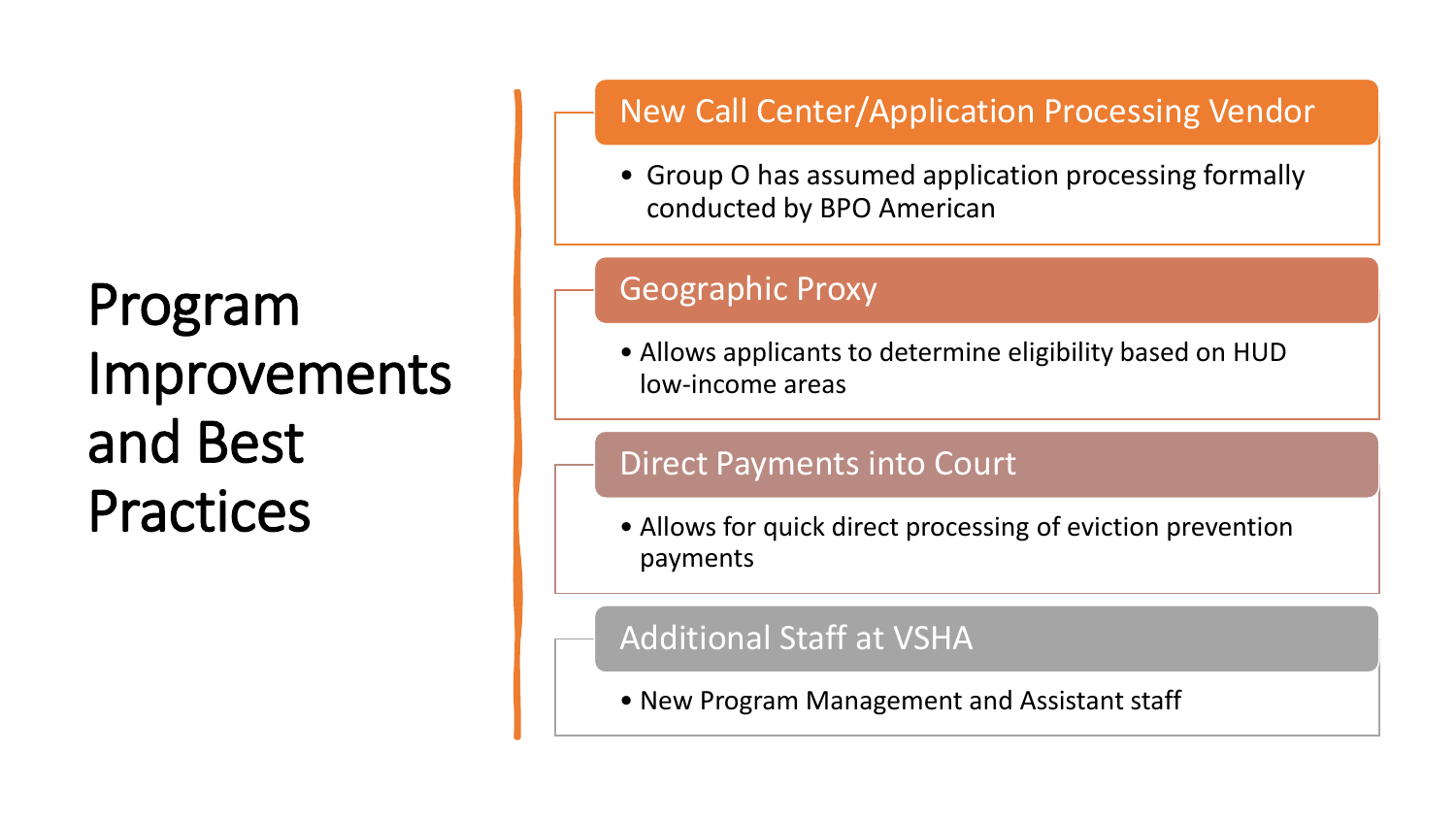Program Improvements and Best **Practices** Continued

### Additional vendor staff for direct Program Support email

• Allows community partners direct email access to application processing staff to expedite payments and information sharing

### Refugee Resettlement solutions

- Advance payment initiative with World Learning, Inc. to provide transitional housing on the School for International Training (SIT) campus in Brattleboro
- Partnership with Champlain Housing Trust and US Committee for Refugees and Immigrants for transitional housing at TownPlace Suites in Williston

### Increased Security

- W-9 validation
- Collection of SSN
- Technology to identify systemic fraud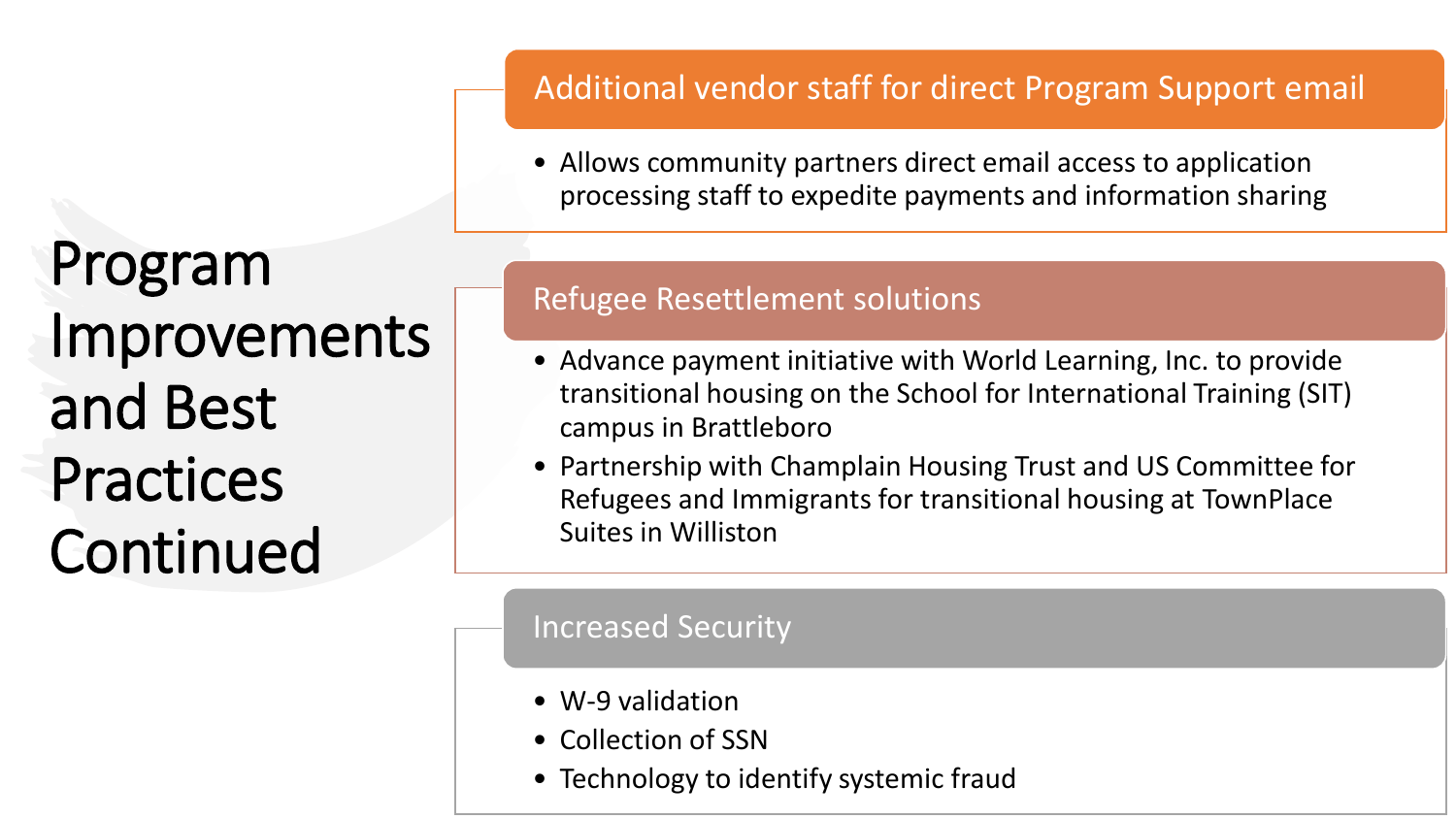8,240 Households **Served** \$47 Million in Assistance

Total Payments \$47,626,900 Total Scheduled \$579,790 Total Obligated \$46,052,163

 $+$ 

 $\overline{O}$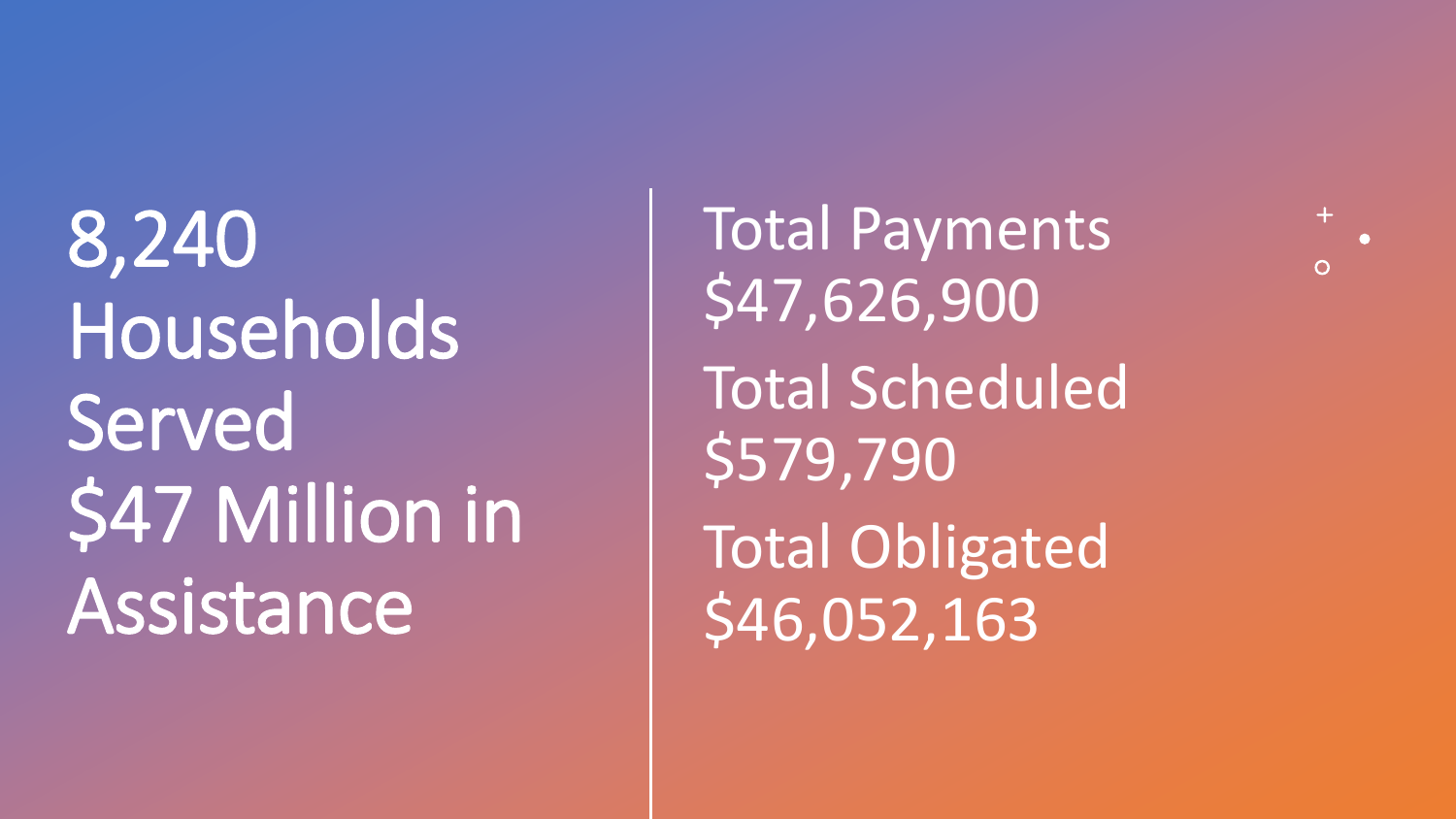### Payments bymonth

| <b>Month</b> | <b>Payments</b> |               |
|--------------|-----------------|---------------|
| May          | \$              | 311, 138.58   |
| Jun          | $\zeta$         | 2,456,625.46  |
| Jul          | $\zeta$         | 5,831,270.51  |
| Aug          | $\zeta$         | 5,575,556.75  |
| Sept         | $\zeta$         | 6,819,226.05  |
| Oct          | $\zeta$         | 7,369,367.32  |
| Nov          | $\zeta$         | 6,951,092.50  |
| Dec          | $\zeta$         | 8,199,508.64  |
| Jan          | $\zeta$         | 2,745,122.10  |
| <b>Total</b> | Ś               | 46,258,907.91 |

**\*January total reflects payments through January 6, 2022**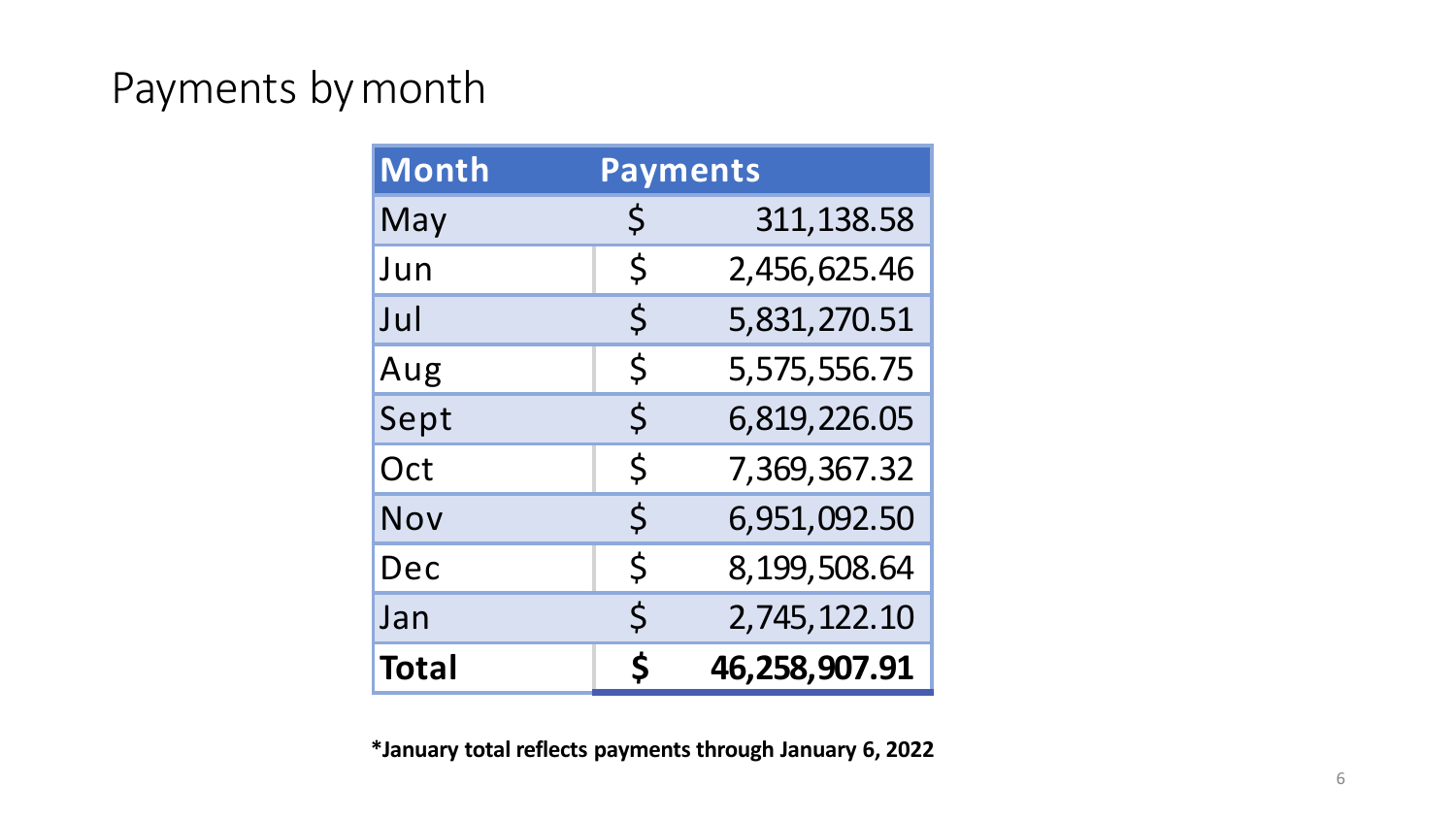## Benefits paid by County, as of  $1/7/22$

All

 $\checkmark$ 

All

5/6/2021 1/7/2022

#### Payments



| <b>County</b>                           | <b>Payments</b> | <b>Participants</b> |
|-----------------------------------------|-----------------|---------------------|
| Addison<br>田                            | \$1,822,850.76  | 346                 |
| Bennington<br>14                        | \$2,864,020.84  | 535                 |
| Caledonia<br>$+$                        | \$1,546,053.50  | 345                 |
| Chittenden<br>$^{+}$                    | \$17,096,848.52 | 2535                |
| Essex<br>Œ                              | \$236,827.38    | 43                  |
| Franklin<br>冊                           | \$4,105,934.51  | 700                 |
| Grand Isle<br>Ħ                         | \$376,300.18    | 61                  |
| Lamoille<br>囲                           | \$1,224,886.60  | 223                 |
| Orange<br>E)                            | \$1,131,920.03  | 198                 |
| Orleans<br>$^{+}$                       | \$1,676,155.24  | 309                 |
| Rutland<br>田                            | \$5,272,449.92  | 973                 |
| Washington<br>F                         | \$3,252,660.90  | 556                 |
| Windham<br>围                            | \$3,393,841.84  | 667                 |
| Windsor<br>$\left[ \frac{1}{2} \right]$ | \$3,626,149.93  | 647                 |
| <b>Grand Total</b>                      | \$47,626,900.15 | 8138                |

 $\checkmark$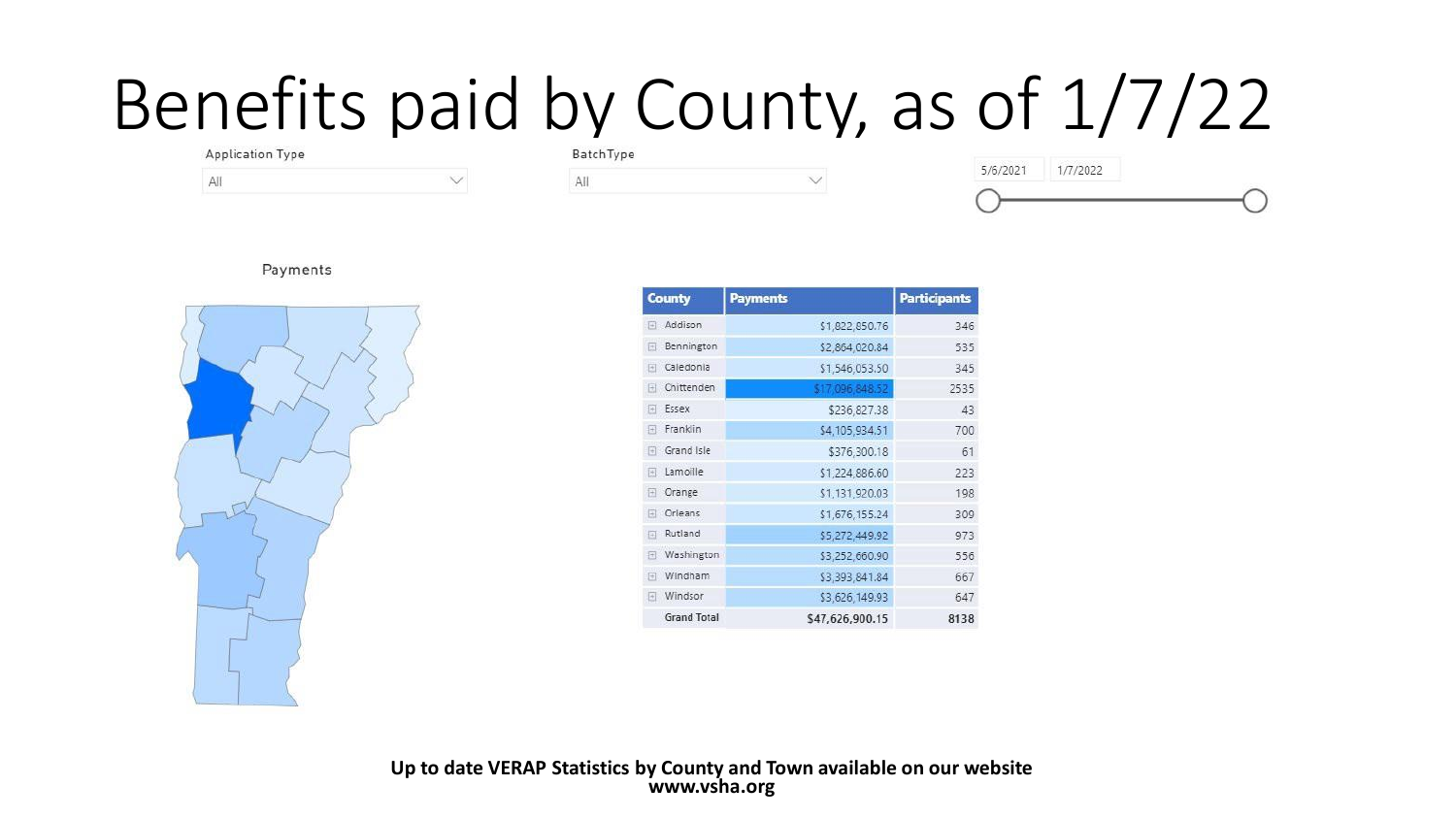VERAP Rental & Utility Payments Summary

 $\pm$ 

- Rent Arrears \$**20,587,898**
- Current & Prospective Rent **21,719,978**
- Other Expenses \$503,313
- · Utilities  $•$ \$4,795,982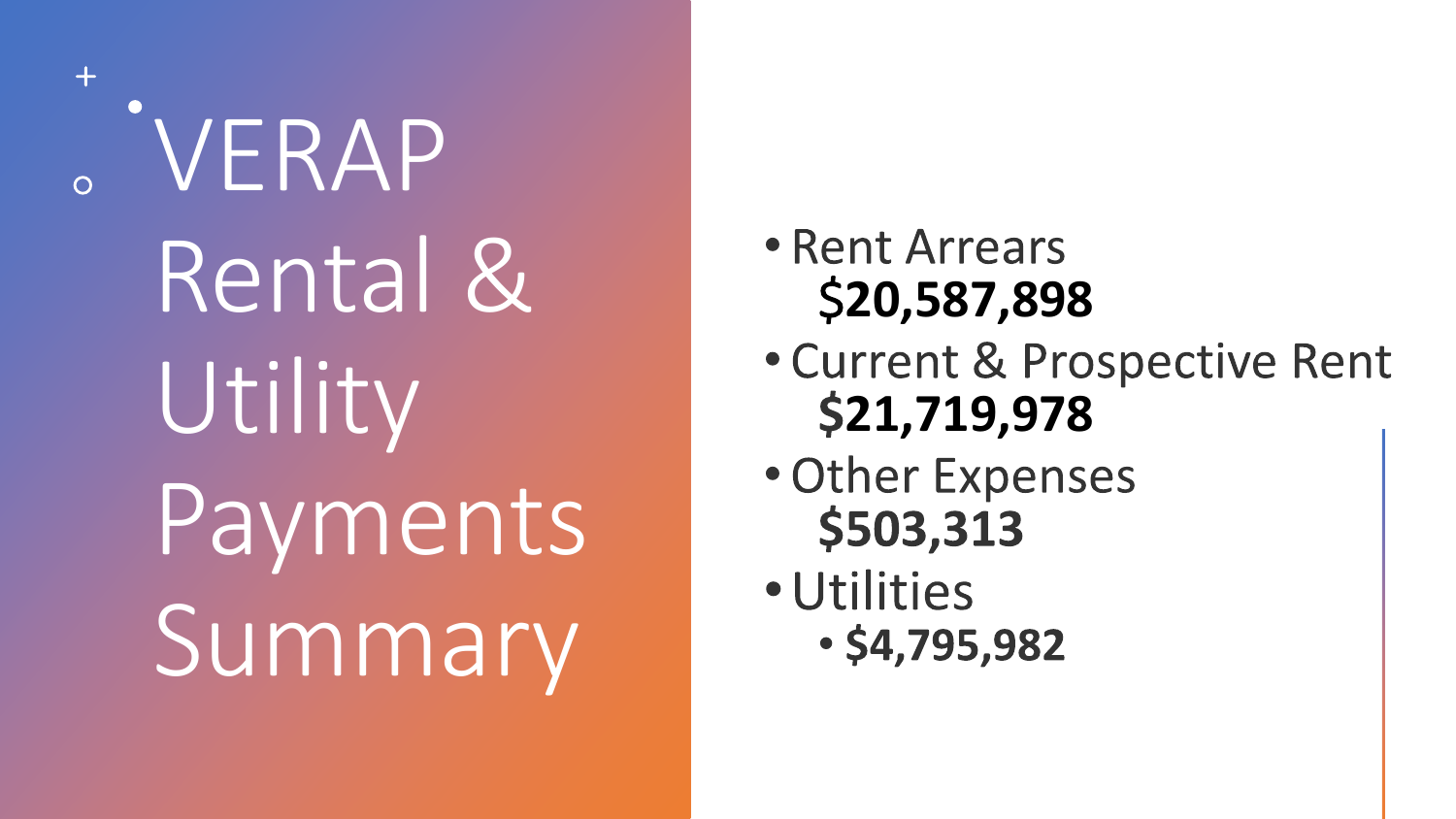## \$503,313 - Other Expenses Related to Housing



### **Health and Safety Repairs \$159,360**

Bed bug eradication

Mold Abatement

Water/Sewer/Plumbing

Court Awarded legal Fees



### **Money to Move Payments \$343,953**

First/Last month Rent

Security Deposit

Pet Deposit

Moving Expenses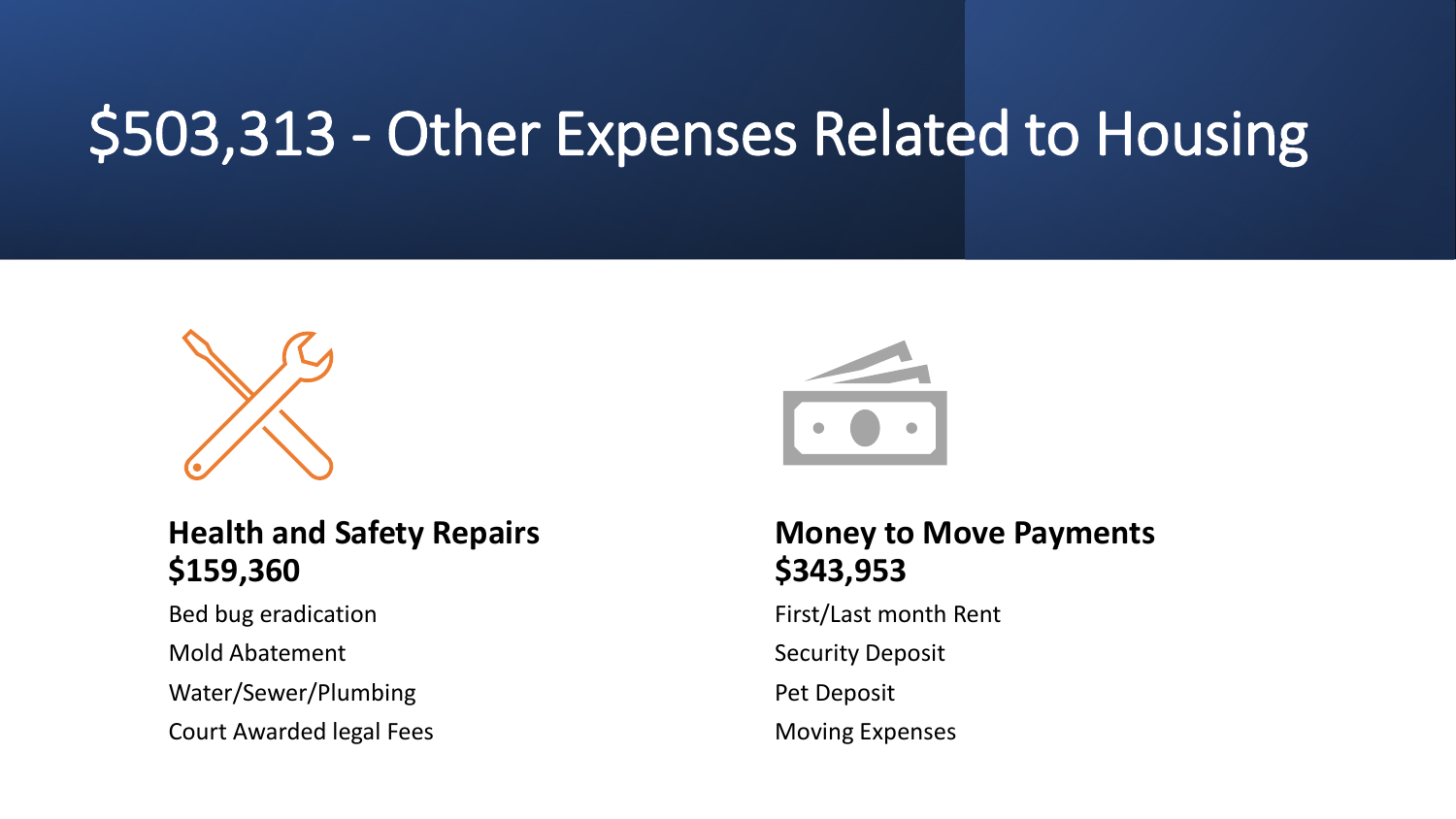## Challenges and Responses

### **Challenges**

- Technology in a rural state
- Staffing during COVID within VERAP and the greater community
- Program Misinformation
- Fraud Uptick in apps when UB ended (approx. \$7mil) segregated and referred to the FBI

### **Responses**

- On going training of 400 individuals in over 40 Organizations
- Paper application available since July and updated November
- Biweekly newsletter
- DHCD partnership to streamline communication with HSS grantees
- Increased security measure and coordination with law enforcement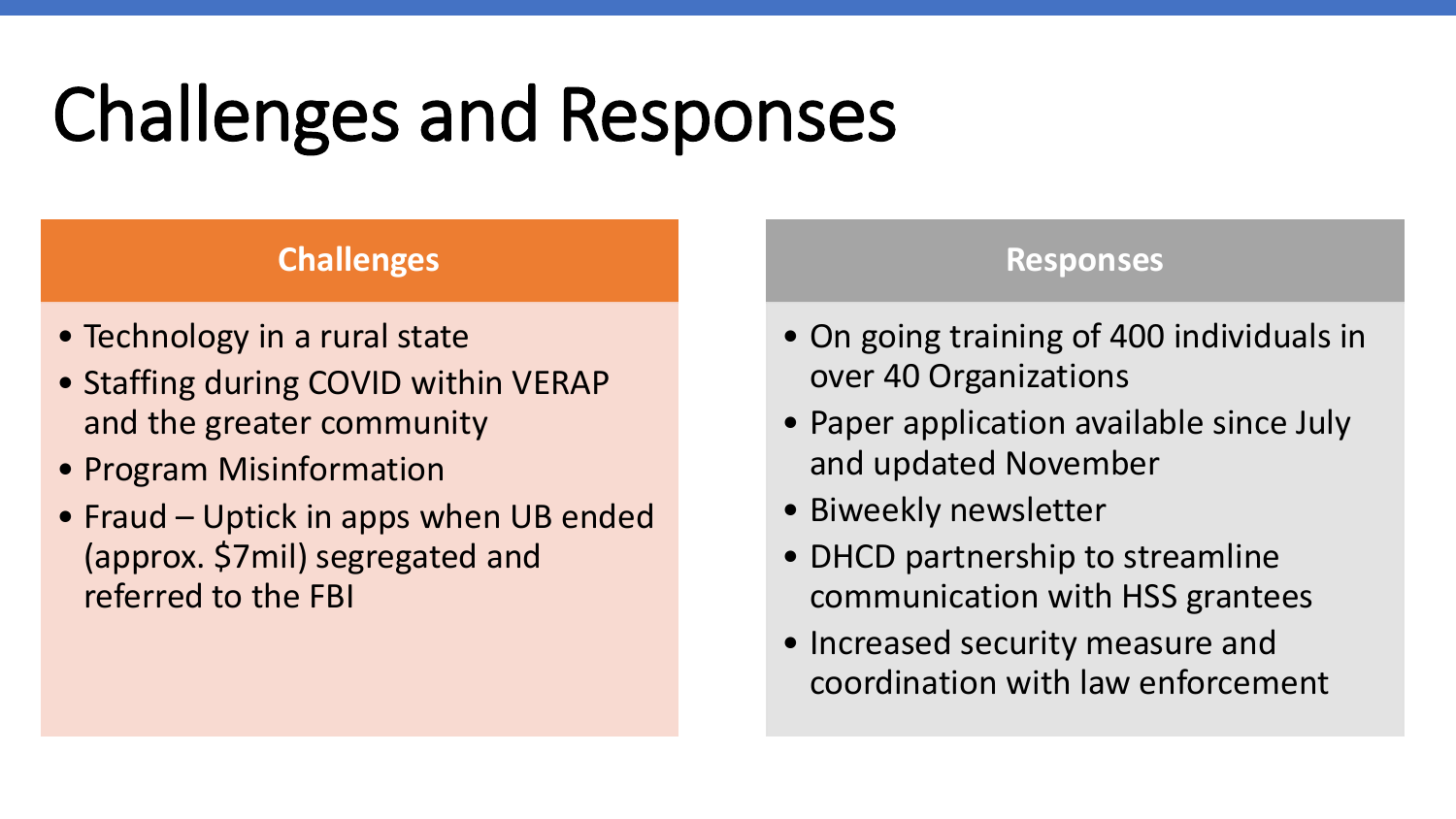## Keys to Program Success

### Communication and Collaboration with DHCD

- Housing Stability Service grants allowing for Community Partners to assist with VERAP applications
- Informing policy

### Administrative Plan Collaboration with VT Legal Aid, VT Landlord Association, DHCD, AOA, Guidehouse

• Planning and developing the Administrative plan with a range of State Agencies and Non-Profit organizations

#### Dedicated Community Partners

• Community Action Agencies and Homeownership Centers

### A Hard Working and Flexible Vendor

• Implemented changes on a weekly basis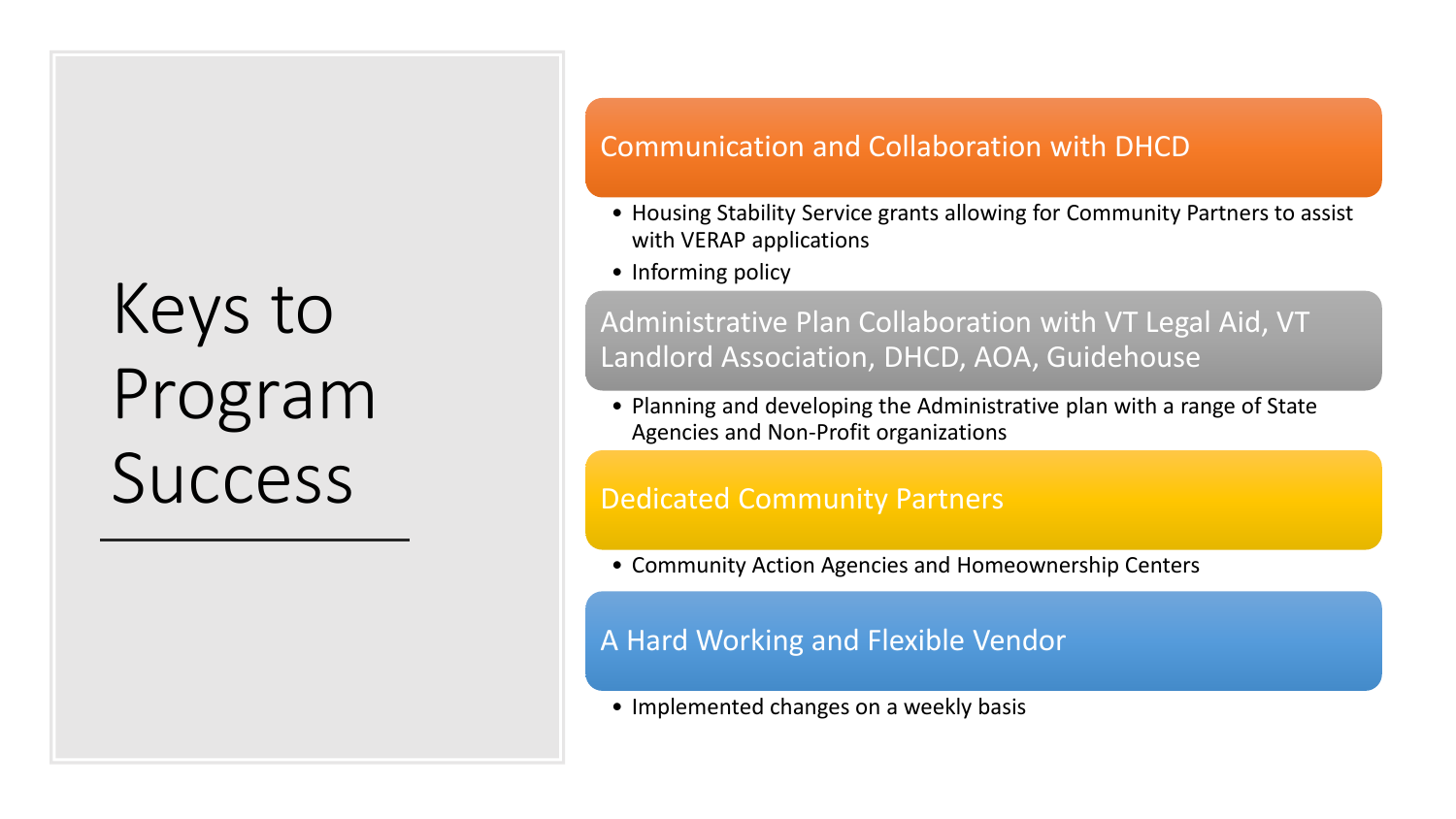## Meeting the Need

Averaging \$1,275,000/week

Over 80% of applicants are below 50% AMI

 $\Omega$